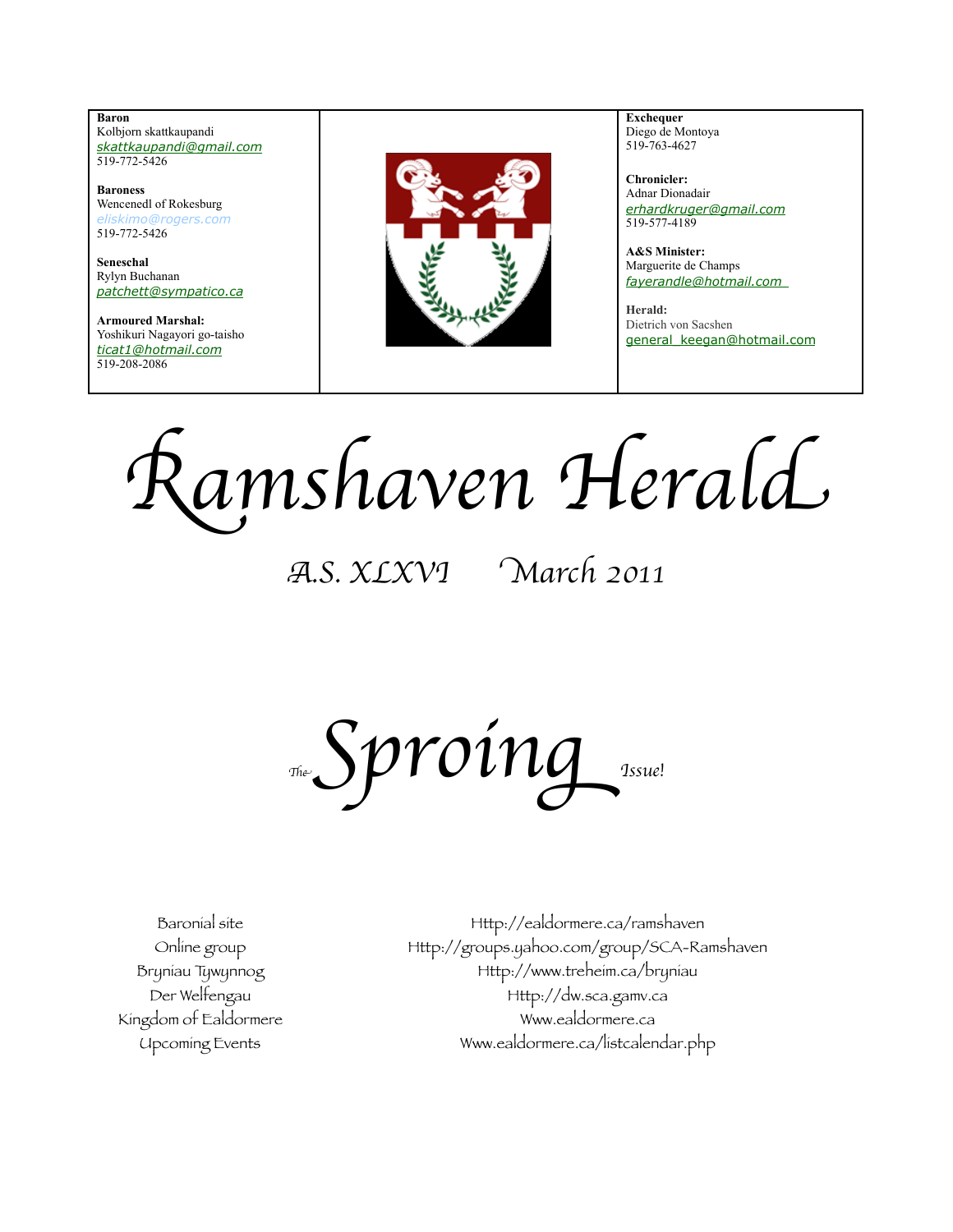### New Chronicler – At Your Presenting... Service

Greetings Good Gentles from your freshly anointed Chronicler! As the months march and summer looms, I cannot help but feel excited about serving you, the Barony, and the Kingdom. I can only hope you share my enthusiasm, and that you enjoy this first of many 'Heralds'.

Those who have seen me at Bryniau's fight practices or at some recent events such as Septentrian Twelfth Night or St. Valentine's Day Massacre have heard me mention one of the regular features I would like to see in these issues: personae and the people behind them. Nothing too extravagant or in-depth, but at least something so we can get to know each other and our interests a little better!



What would the final result look like? Well, I'll get to the point, and indulge myself further!

Adnar Dionadair.

Mundanely, Erhard Kruger is a Facility Operator/Ice Technician at Lions Arena. In other words, he drives a Zamboni for a living. His hobbies outside the Society have included a little bit of writing, coaching field hockey, camping, and helping out the Lions Club of Kitchener - especially around Oktoberfest time. He first became involved with the Society in 1990, while enrolled at the University of Waterloo while pursuing a degree in Medieval Studies. Between 1994 and 1995, however, his time and efforts led him elsewhere – such is life! After several life adventures, Erhard returned just last year in May with his children Tamarlaine and Arden not far behind. His first full event back was no less than Murder Melee.

Adnar Dionadair is an Irish man of common stock who was born in the environs of the Abbey of Kells in the early ninth century. Before his disappearance in the aftermath of one of the raids on the Abbey, Adnar learned how to produce chainmail, enjoyed Archery and dance, and carried on with a bit of calligraphy while learning his letters. That Viking raid had quite the effect on Adnar, however. He was lost in the wilderness for the longest time! Only recently has he been seen with his two children, and has had the blessed fortune to meet a wonderful Norse gentlewoman whom he met at the edge of the woods. His current interests are producing wire and chain jewellery, one day resuming calligraphy, archery, perhaps picking up a sword and shield (once he fnds a helm that fts), and generally spending time with his immediate and extended family.

#### Arts and Sciences

It is always wonderful to see the products of research and learned expertise. From hand-stitched Viking and Japanese garb, to the hand-wrought arms of our warriors, to the thought and care taken into why things were done in a certain way. There are a variety of local, regular venues for knowledge-seeking and -sharing. There is "Armoring" on alternating Wednesday evenings at Ed and Rylyn's place, a general "Arts and Sciences" evening (come early for potluck) at Adnar's every Tuesday. Add to this the generously hosted special occasions we have seen already this past year with Odette, Albrecht, Naga, and I'm sure I've missed a few!